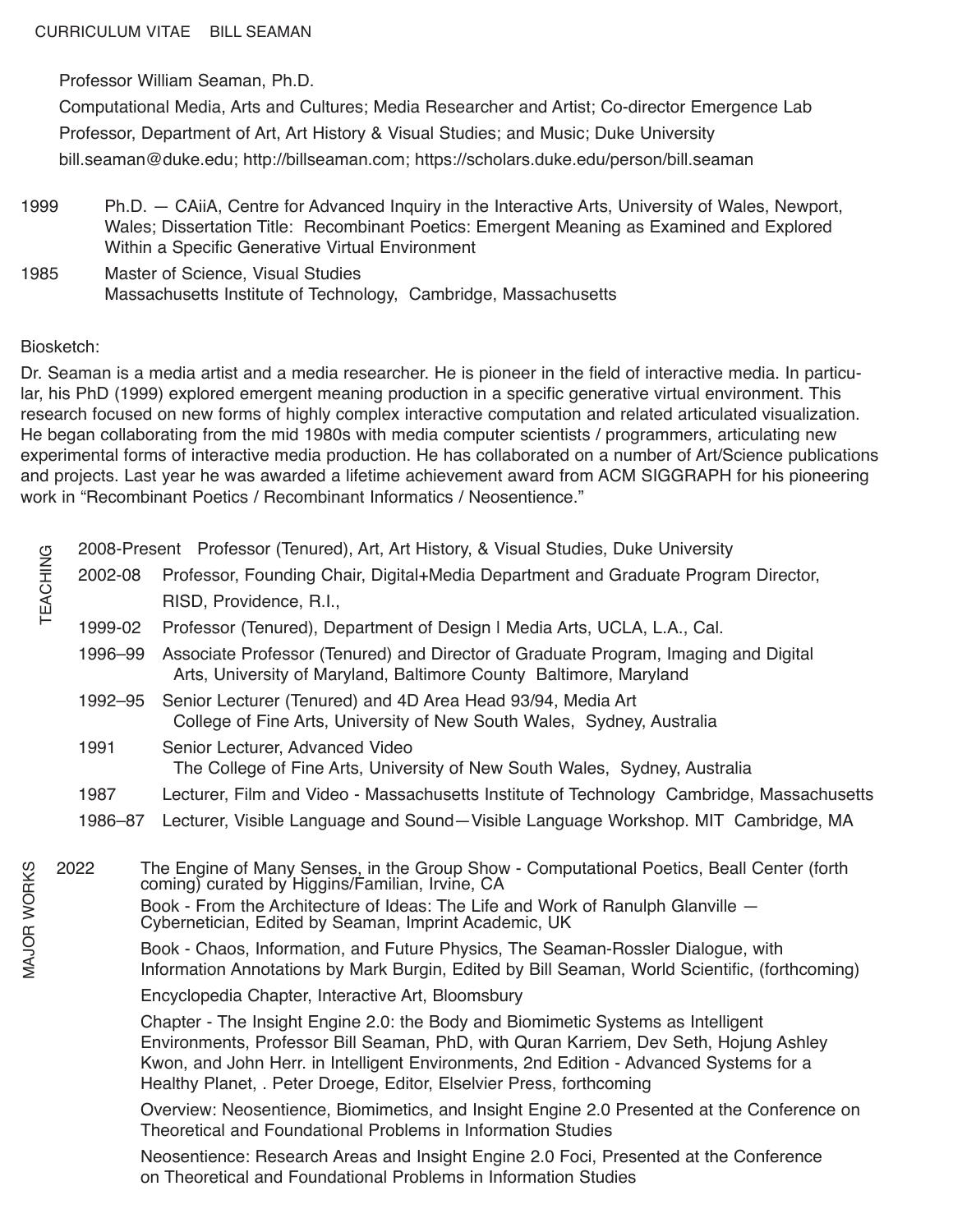|              | 2021    | B3 Show - in conjunction with Frankfurt Book Fair, Silo Solos 2, Sentient R_Map (Room I<br>Region I Relations, Unfolding), Video, Music, Text, Seaman                                                                                                |
|--------------|---------|------------------------------------------------------------------------------------------------------------------------------------------------------------------------------------------------------------------------------------------------------|
| MAJOR WORKS  |         | ADA - Archive of Digital Arts, Featured Artist, Seaman Archive and Interview,                                                                                                                                                                        |
|              |         | Danube University Krems, Austria                                                                                                                                                                                                                     |
|              |         | Special Session Organizer for Theoretical and Foundational Problems (TFP) in Information<br>Studies, conference: Neosentience, Biomimetics and the Insight Engine 2.0                                                                                |
| COMMISSIONS  | 2018    | The Oper& with John Supko, Experimental Generative Opera, Mary Duke Biddle Foundation<br>& the Office of the Vice Provost for the Arts, Duke                                                                                                         |
|              | 2010    | Exchange Fields (Digital Remake), Collaboration with Regina Van Berkel, ISEA, Dortmund,<br>Germany                                                                                                                                                   |
|              | 2008    | The Architecture of Assiociation, (Collaboration with Daniel Howe), MIS Museum, Sao Paulo.<br><b>Brazil</b>                                                                                                                                          |
|              | 2001    | Inversion Tanz Performance Köln, Collaboration with Regina van Berkel, Premiered 2001,<br>Collogne, Germany                                                                                                                                          |
|              | 2000    | Exchange Fields Vision Ruhr, Collaboration with Regina Van Berkel, Premiered 2000,<br>Dortmund, Germany                                                                                                                                              |
|              | 2000    | Red Dice / Dés Chiffrés National Gallery of Canada, Premiered 2000 Ottawa, Canada                                                                                                                                                                    |
|              | 1995-96 | Sleeper's Guts Frankfurt Ballet, Video and Set Design, William Forsythe, Frankfurt,<br>Germany                                                                                                                                                       |
| EXHIBITIONS  | 2023    | Digital Photo Works, Experimental Drawings and Related Video – a print and experimental<br>drawing retrospective, The Rubenstein Art Building, (forthcoming), Duke (including building-<br>wide exhibition and site specific installtion) Durham, NC |
|              | 2018    | Suspended Sentence, Solo Show UMASS Dartmouth Gallery, Dartmouth, MA                                                                                                                                                                                 |
|              | 2017    | Solo Concert, University of Vienna, Vienna, Austria                                                                                                                                                                                                  |
| SOLO         |         | Solo Concert, University of Montreal, Montreal Quebec, Canada                                                                                                                                                                                        |
|              |         | Generative Music Engines, University of Montreal, Montreal Quebec, Canada                                                                                                                                                                            |
|              |         | Engine of Many Senses Installation, Museum Quarter Gallery, Vienna Austria                                                                                                                                                                           |
|              | 2005    | The ThoughtbodyEnvironment 1, Boston Cyberarts, Cambridge, MA                                                                                                                                                                                        |
|              | 2004    | Exchange Fields - List Gallery, Brown University, Providence, RI                                                                                                                                                                                     |
| PUBLICATIONS | 2022    | Overview: Neosentience, Biomimetics, and Insight Engine 2.0. Proceedings 2022, 81, 89.                                                                                                                                                               |
|              |         | https://doi.org/10.3390/proceedings2022081089                                                                                                                                                                                                        |
|              |         | Neosentience: Research Areas and Insight Engine 2.0 Foci. Proceedings 2022, 81, 14.                                                                                                                                                                  |
|              |         | https://doi.org/10.3390/proceedings2022081014                                                                                                                                                                                                        |
|              |         | From The Architecture of Ideas - The Life and Work of Ranulph Glanville, Cybernetician,<br>Imprint Academic, UK (book)                                                                                                                               |
|              |         | Interactive Art, Encyclopaedia Chapter (forthcoming)                                                                                                                                                                                                 |
|              | 2020    | Neosentience, long paper for Sentience - ISEA Online Proceedings 2020,                                                                                                                                                                               |

Design Cybernetics, Book Review for Cybernetics and Human Knowing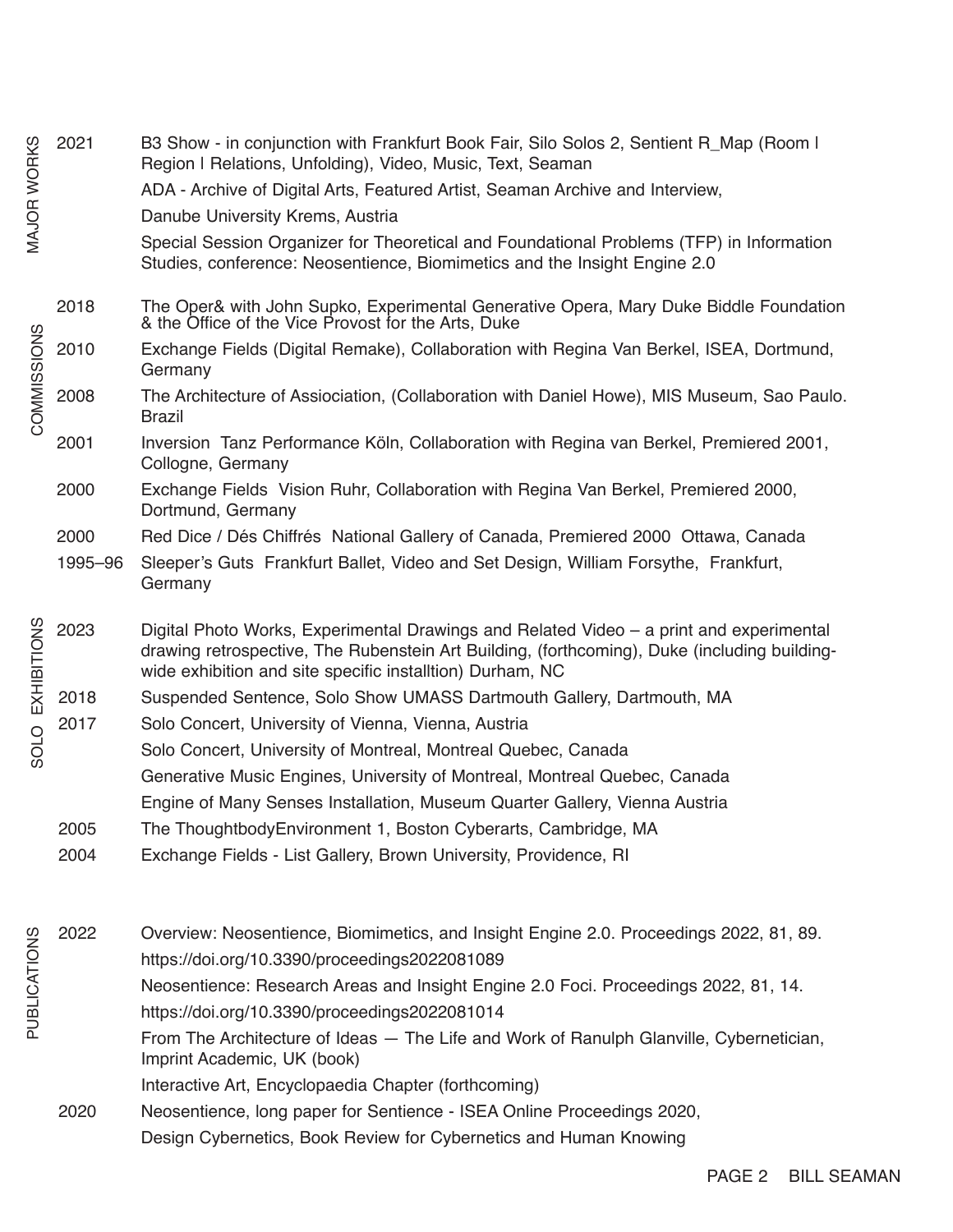2020 Machinic Vision in the Neosentient is Potentially Associated With via Multimodal Sensing, in Ways of Machine Seeing,a special edition of AI & Society journal by Springer At the Interface - Multimodal Sensing and Intelligent Learning Systems -The Dynamic Transformation of the Cityscape, and Its Ongoing Study— In Digital Cities, Between History and Archaeology, Edited by Maurizio Forte and Helena Murteira, Oxford University Press 2018 Towards a Dynamic Heterarchical Ecology of Conversations in the Journal Cybernetics and Human Knowing. Vol. 25 (2018), no. 1, pp. 91–108 Roy Ascott – Early Interactive Work and some Cybernetic Relationalities - Cybernetics and Human Knowing. Vol. 25 (2018), nos. 2-3, 2014 A Many-perspective Approach to Knowledge Production, ASC Conference Proceeding From Neosentience to Recombinant Informatics, A Research Overview, in Computer Science, Technology, and Application 2013 Computational Creativey - A Multi-perspective Approach, Keynote - RE-new Festival - Copenhagen Inventions and Recombinant Poetry, Bill Seaman and O. E. Rössler, in Ecologies of Invention, SU Press, Sydney Australia 2012 Neosentience - The Abstraction of Abstraction, EMSCR Proceedings, European Meetings on Cybernetics and Systems Research (forthcoming) organized by the Austrian Society for Cybernetic Studies in cooperation with the International Federation for Systems Research The Engine of Engines - Toward a Computational Ecology, in Integral Biomathics, Tracing the Road to Reality Plamen L. Simeonov, Leslie S. Smith, Andrée C. Ehresmann (Eds.) 2011 Neosentience | The Benevolence Engine, with Otto Rössler, Intellect Press (book) 2010 Recombinant Poetics, VDM Press, isbn-10 3639236513, isbn-13 978-3639236514 (Re)Thinking — the body, generative tools and computational articulation, Technoetic Arts: A Journal Of Speculative Research, Volume 7, Issue 3 2009 OULIPO | vs | Recombinant Poetics (excerpt)) Art & Electronic Media, edited by Ed Shanken, Phaidon Press (See also Leonardo Below) Combinatoric Micro-strategies for Emergent Transdisciplinary Education, in Rethinking the Contemporary Art School: The Artist, The Academy, The Ph.D. (NSCAD) 2008 Neosentience – A New Branch of Scientific and Poetic Inquiry Related to Artificial Intelligence, Bill Seaman and Otto Rossler, Technotic Arts Volume 6, Issue 1, March 2008 Unpacking Simultaneity for Differing Observer Perspectives and Qualities of Environment in "Simultaneity" edited by S. Vrobel, O.E. Rossler, T. Marks-Tarlow, World Scientific A Generative Emergent Approach to Graduate Education, in M. Alexenberg, Educating Artists for the Future, Learning at the Intersections of Art, Science, Technology, and Cultue 2007 Recombinant Poetics in Media Poetry, an International Anthology, edited by Eduardo Kac, Intellect Recombinant Poetics and Related Database Aesthetics, in Database Aesthetics, edited by Victoria Vesna, University of Minnesota Press Pattern Flows | Hybrid Accretive Processes Informing Identity Construction, Convergence Magazine Convergence: The International Journal of Research into New Media Technologies, Vol. 11, No. 4, 12-31 2004 (RE)Sensing the Observer — Offering an Open Order Cybernetics. coauthored with Andrea Gaugusch, Technoetic Arts 2.1 Toward the Production of Nano-computers and in turn Nano-related Emotive Virtual/Physical Environments, Intelligent Agent 4.2 Spring 2004 Online Publication

**PUBLICATIONS** PUBLICATIONS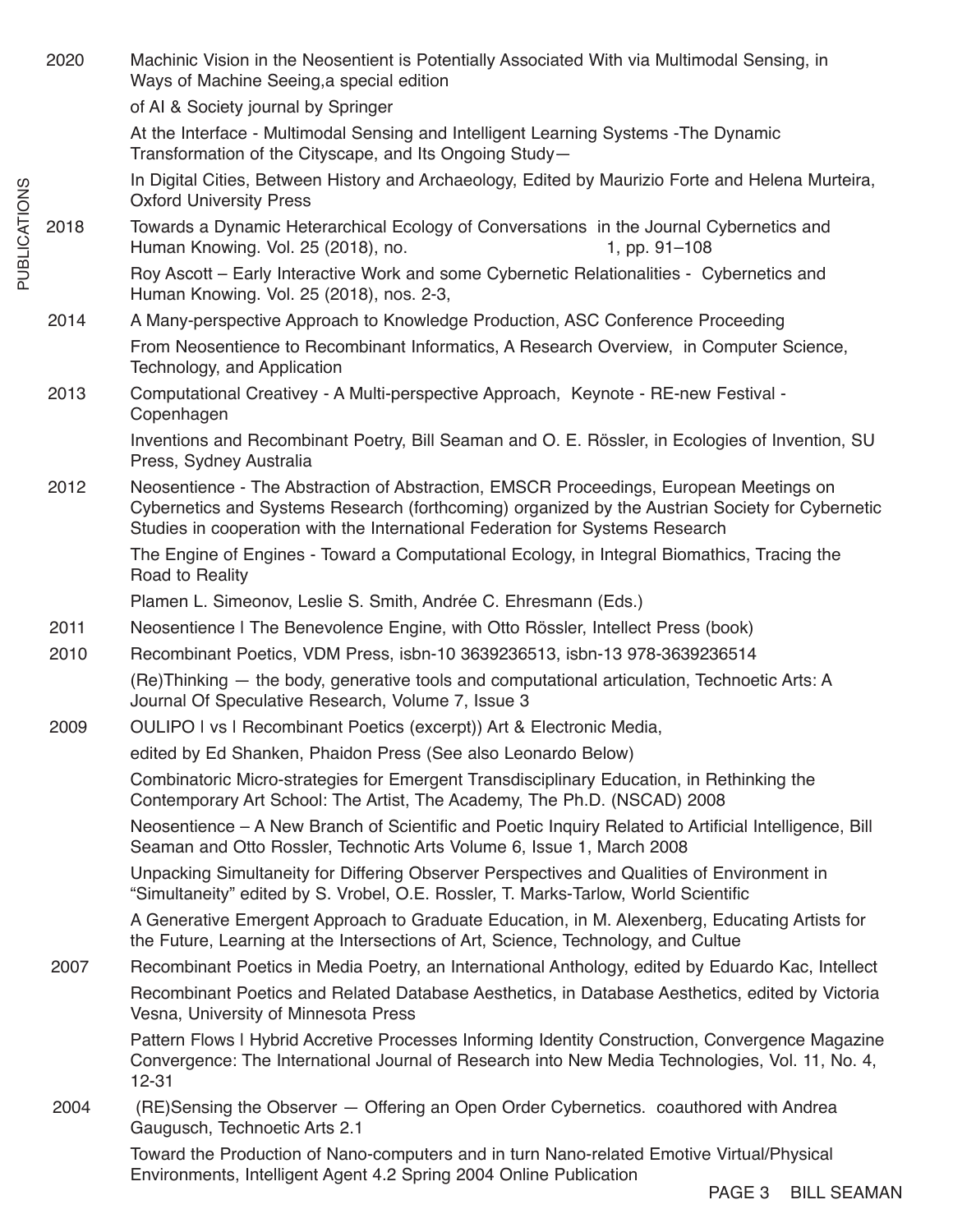2021 Panel organizer, ISEA, + artist presentation 2020 Invited Talk, Seaman Works – Processes, Methodologies, and Interactions Dept of Digital Arts at the University of Applied Arts, Vienna , B3 - Invited Panel, AI, Frankfurt, Germany ISEA, Panel on AI/Neosentience, International Symposium on Electronic Arts, Montreal 2018 2018 Artist Talk, Suspended Sentence, UMASS Dartmouth Gallery, Dartmouth Mass 2017 Invited von Foerster Lecture, von foerster Society, Towards A Dynamic Heterarchical Ecology of Conversations, University of Vienna, Vienna, Austria Artist Talk, University of Montreal Artist 3 day Workshop, Universitat für Angewandte Kunst Wein, Vienna Austria Artist Talk, Universitat für Angewandte Kunst Wein, Vienna Austria 2015 Color and The Brain Symposium, Duke Institute for Brains Sciences, Session Moderator Durham, North Carolina Interrupt (conference) Invited Feature Presentation, Brown University, Providence RI World Photonics Forum, Session Chair, Fitzpatrick Institute for Photonics, Duke Emergence: Re-Cognizing Complexity, Insight Engine, SAT, Montreal, Canada 2014 NIAS workshop on the New Cultural Commons, invited presentaiton, Wiessnaar,Netherlands Shanghai Theatre Academy, Experimental Workshop, Shanghai, China 2013 Multi-perspective Approach to Knowledge Production - American Society for Cybernetics - conference Acting - Learning - Understanding Bolton, UK 2012 Artsit Talk, Abrechnung für Dienstleistungen/Aufwandsentschädigungen, Bremen, Germany Interaction Design Workshop, Jacobs University, Bremen, Germany 2020-22 Book Review Editor for Cybernetics and Human Knowing, Journal Graduate Program Director, Computational Media, Arts and Cultures (CMAC), Duke University 2019 Talk for Invited Panel on the work of Christian Marclay, Franklin Humanities Institute / Duke **University** 2018 Roy Ascott – Early Interactive Work and some Cybernetic Relationalities - Cybernetics and Human Knowing. Vol. 25 (2018), nos. 2-3, pp. xx–xx Towards a Dynamic Heterarchical Ecology of Conversations (invited talk by von Foerster Society, Vienna) was published in the Journal Cybernetics and Human Knowing. Vol. 25 (2018), no. 1, pp. 91–108 2016-20 Co-director, The Emergence Lab, Media Arts + Sciences, Duke University 2016 At the Interface — Multimodal Sensing and Intelligent Learning Systems —The Dynamic Transformation of the Cityscape, and Its Ongoing Study, Digital Cities in Between History and Archaeology, Edited by Maurizio Forte and Helen Muteira Advisory Board Member of the Handbook of Anticipation, Edited by Roberto Poli 2015 Co-director, The Emergence Lab, Media Arts + Sciences, Duke University Cyberworlds Invited Talk - Neosentient Architecture Generator, IEEE affiliated Emergent Relationally System - in Remote Sensing - Current Methods and Applications edited by Maurizio Forte and Stefano Campana

## ARTIST TALKS / WORKSHOPS / PANELS ARTIST TALKS / WORKSHOPS / PANELS

PROFESSIONAL ACTIVITIES PROFESSIONAL ACTIVITIES